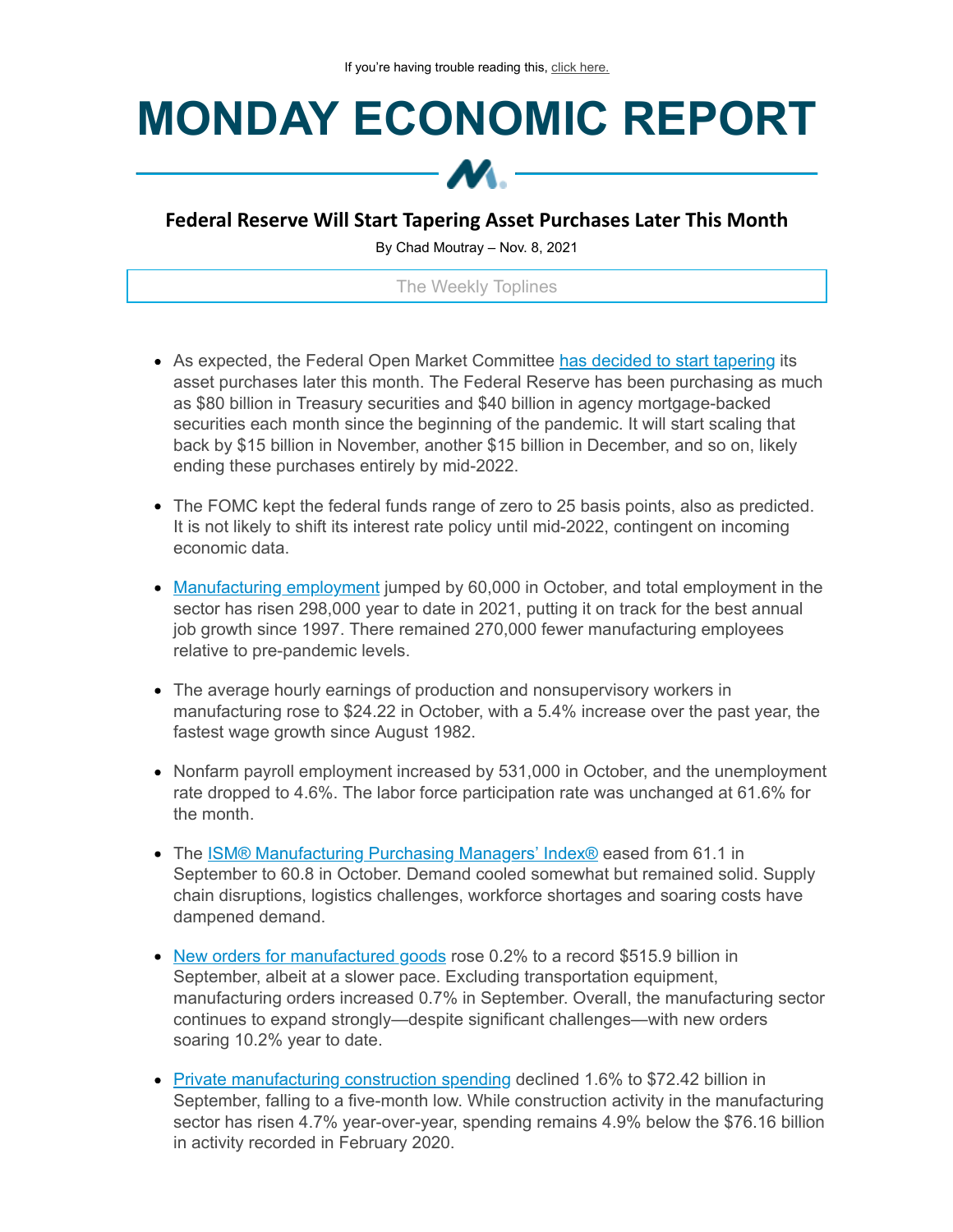- The U.S. trade [deficit](https://click.email.nam.org/?qs=5b54ad4373b9fd9d8339e0eba09d0b0f6de00452d4b41788b8a874cdc27fce4510c3e4195cbf168cb21719ece7cacc70dedafbe65036456c) rose from \$72.81 billion in August to a record \$80.93 billion in September. Goods exports fell sharply for the month, with goods imports rising. The volatility in the September data likely stemmed from ongoing supply chain difficulties, including the chip shortage. Growth in goods imports has outpaced the increase in goods exports year to date.
- More positively, U.S.-manufactured goods exports totaled \$831.87 billion through the first nine months of 2021, soaring 18.80% from \$700.24 billion year to date in 2020.



**Federal Reserve's Balance Sheet: Total Assets** 

(in Trillions of U.S. Dollars)

Economic Indicators

**Last Week's Indicators:** *(Summaries Appear Below)*

**Monday, Nov. 1** *Construction Spending ISM® Manufacturing Purchasing Managers' Index®*

**Tuesday, Nov. 2** *None*

**Wednesday, Nov. 3** *ADP National Employment Report Factory Orders and Shipments FOMC Monetary Policy Statement* **This Week's Indicators:**

**Monday, Nov. 8** *None*

**Tuesday, Nov. 9** *NFIB Small Business Survey Producer Price Index*

**Wednesday, Nov. 10** *None*

**Thursday, Nov. 11** *None*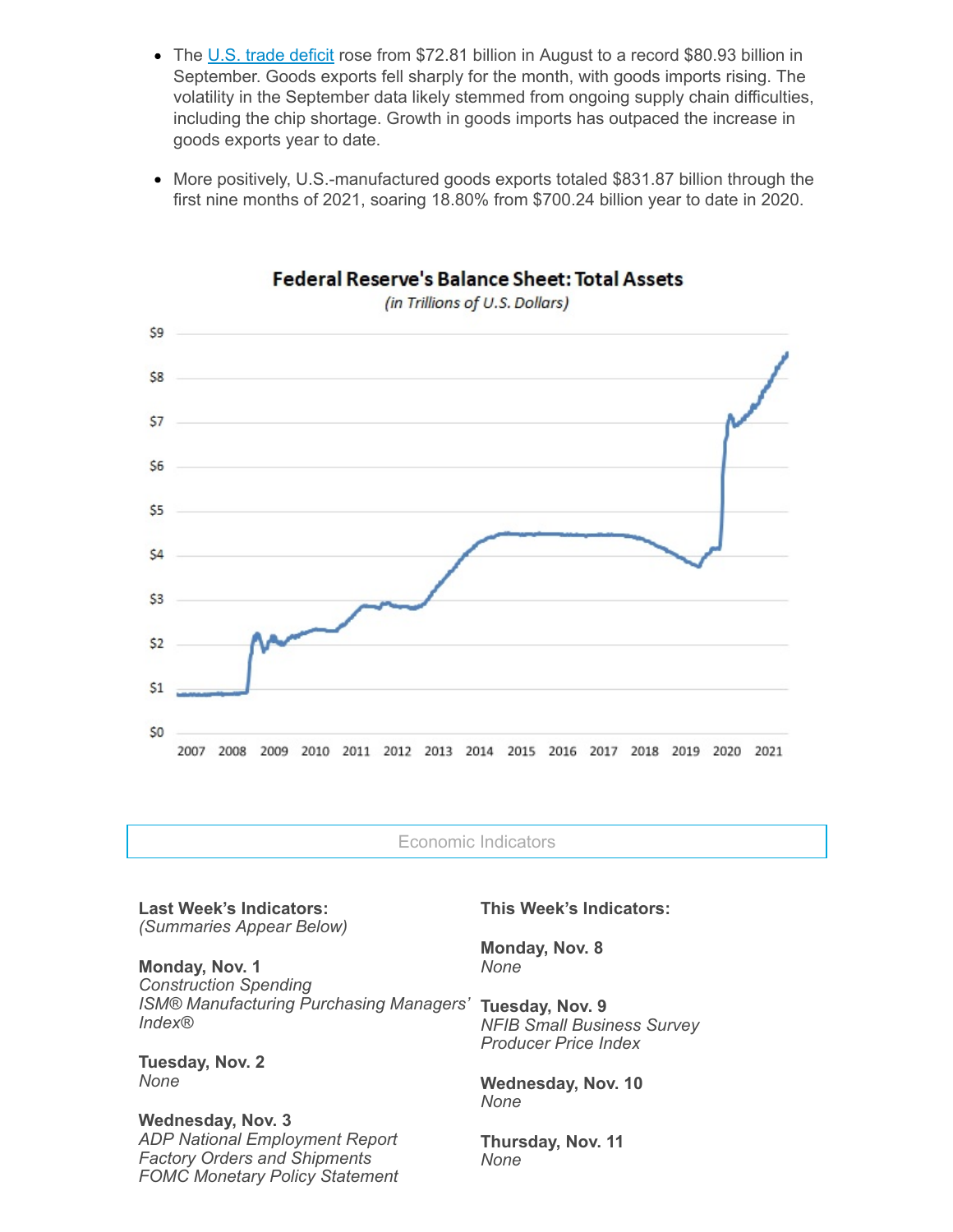**Thursday, Nov. 4** *International Trade Report Productivity and Costs Weekly Initial Unemployment Claims*

**Friday, Nov. 5** *BLS National Employment Report* **Friday, Nov. 12** *Job Openings and Labor Turnover Survey University of Michigan Consumer Sentiment (Preliminary)*

Deeper Dive

**ADP National [Employment](https://click.email.nam.org/?qs=5b54ad4373b9fd9dc592c0b3b1bf5b5b5ee6657392da3d45a5d8f7306223da70c9c4b50a2944dd0dd53bf72660bd2944a0a7bfed85a6a20e) Report:** Manufacturing employment increased by 53,000 in October, the strongest monthly gain in 13 months, according to ADP estimates. The sector has added 252,000 employees year to date, a very solid pace of job growth. At the same time, nonfarm private payrolls increased by 571,000 in October, extending the gain of 523,000 in September and the best reading since June. Through the first 10 months of 2021, total private nonfarm payrolls have risen by more than 4,865,000 employees, with the economy and labor market recovering strongly, especially in the hard-hit service sectors.

Leisure and hospitality (up 185,000) led employment growth in October. Hiring also strengthened in professional and business services (up 88,000), trade, transportation and utilities (up 78,000), education and health services (up 47,000) and construction (up 54,000), among others. Large businesses (i.e., those with 500 or more employees) added 342,000 workers in October, or nearly 60% of net job creation for the month.

Despite notable progress over the past year, private nonfarm payrolls have fallen by roughly 5,044,000 since February 2020, with manufacturing employment down 324,000 over the past 20 months.

**BLS National [Employment](https://click.email.nam.org/?qs=5b54ad4373b9fd9de067bb95eedd051a94102aea3e57fdaf58d8d128a28d68d1a776870489aae4c4c99739724c23efd00570110a94f27b66) Report:** Manufacturing employment jumped by 60,000 in October, the strongest monthly gain since June 2020. In October, durable and nondurable goods employment rose by 41,000 and 19,000, respectively. More importantly, total employment in the sector has risen 298,000 year to date in 2021, putting it on track for the best annual job growth since 1997 (304,000), with 12,529,000 workers in October. With that said, there remained 270,000 fewer manufacturing employees relative to pre-pandemic levels, with 12,799,000 workers in the sector in February 2020.

There continued to be significant upward pressure on wages, with manufacturers citing difficulties in finding workers. The average hourly earnings of production and nonsupervisory workers in manufacturing rose 0.3% from \$24.14 in September to \$24.22 in October, with a 5.4% increase over the past year, up from \$22.99 in October 2020. That was the fastest wage growth since August 1982.

Meanwhile, nonfarm payroll employment increased by 531,000 in October, the strongest monthly job growth in three months. The U.S. economy has generated 5,816,000 net new jobs so far this year, a solid pace, even as nonfarm payrolls remain down 4,204,000 today relative to pre-pandemic levels in February 2020.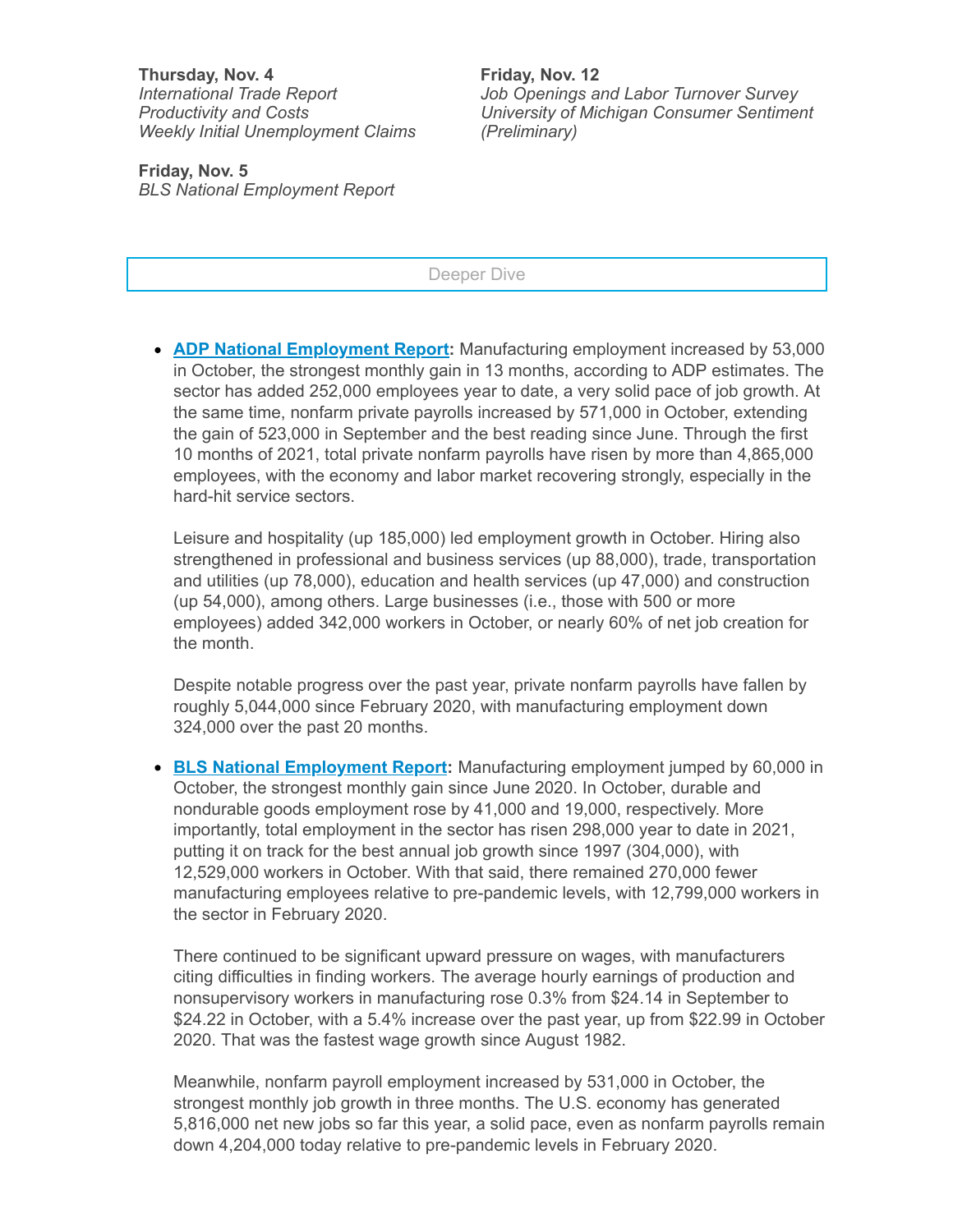The unemployment rate dropped from 4.8% in September to 4.6% in October, a postpandemic low, with the number of unemployed workers decreasing from 7,674,000 to 7,419,000. The labor force participation rate was unchanged at 61.6% for the month, remaining down from 63.3% in February 2020 but up from the low of 60.2% in April 2020. In addition, the so-called "real unemployment rate"—a term that refers to those marginally attached to the workforce, including discouraged workers and the underemployed—dropped from 8.5% to 8.3%, the lowest since February 2020.

In October, the largest increases in manufacturing employment occurred in transportation equipment (up 23,700, including 27,700 for motor vehicles and parts), fabricated metal products (up 5,800), chemicals (up 5,600), miscellaneous durable goods (up 4,400) and printing and related support activities (up 4,200), among others. There were just three manufacturing sectors with fewer employees in October: miscellaneous nondurable goods (down 1,100), furniture and related products (down 600) and nonmetallic mineral products (down 400).

Six major manufacturing sectors have exceeded their pre-pandemic levels of employment as of October: computer and electronic products (up 11,700), miscellaneous nondurable goods (up 11,700), chemicals (up 10,100), plastics and rubber products (up 10,000), miscellaneous durable goods (up 9,200) and wood products (up 600).

**[Construction](https://click.email.nam.org/?qs=5b54ad4373b9fd9d851ffa8d8454e0ba6484a4d4ee32ef8953e0bb2893d8f9de4d74db126c766945b9f6b80d23be49a230402ae2a82af365) Spending:** Private manufacturing construction spending declined 1.6% from \$73.60 billion in August to \$72.42 billion in September, extending the 1.3% decrease in August and falling to a five-month low. While construction activity in the manufacturing sector has risen 4.7% year-over-year, spending remains 4.9% below the \$76.16 billion in activity recorded in February 2020.

Total private nonresidential spending decreased 0.6% in September, and since February 2020, activity has fallen 12.3%. For the month, construction activity fell in every major category except for commercial (up 0.2%), office (up 0.1%) and educational (unchanged) projects.

Overall, total private construction spending fell 0.5% in September, but with 8.8% growth post-pandemic. Private residential construction declined 0.4% in September, with reduced activity for single-family and multifamily construction. However, since February 2020, private residential construction has soared 26.9%. Meanwhile, public construction spending declined 0.7% in September, falling 7.5% from the prepandemic pace.

**Factory Orders and [Shipments](https://click.email.nam.org/?qs=5b54ad4373b9fd9df54f8692b3a809164660eff8893007daf7b3c486e86cbbd0a69659ca38cf44725c2e20d63e93d359cfa981d10dc9d6e3):** New orders for manufactured goods rose 0.2% from \$514.6 billion in August to a record \$515.9 billion in September, increasing for the fifth straight month, albeit at a slower pace. Orders for nondefense aircraft and parts, which can be highly volatile from month to month, fell 27.9% in September, with motor vehicle and parts sales also lower, down 1.9% due to the chip shortage and production challenges. Excluding transportation equipment, manufacturing orders increased 0.7% in September, with new durable goods orders excluding transportation up 0.5%. Overall, the manufacturing sector continues to expand strongly—despite lingering supply chain, workforce and pricing pressures—with new orders soaring 10.2% year to date.

In addition, new orders for core capital goods (or nondefense capital goods excluding aircraft)—a proxy for capital spending in the U.S. economy—rose 0.6% from \$77.1 billion in August to \$77.8 billion in September, a record high. Core capital goods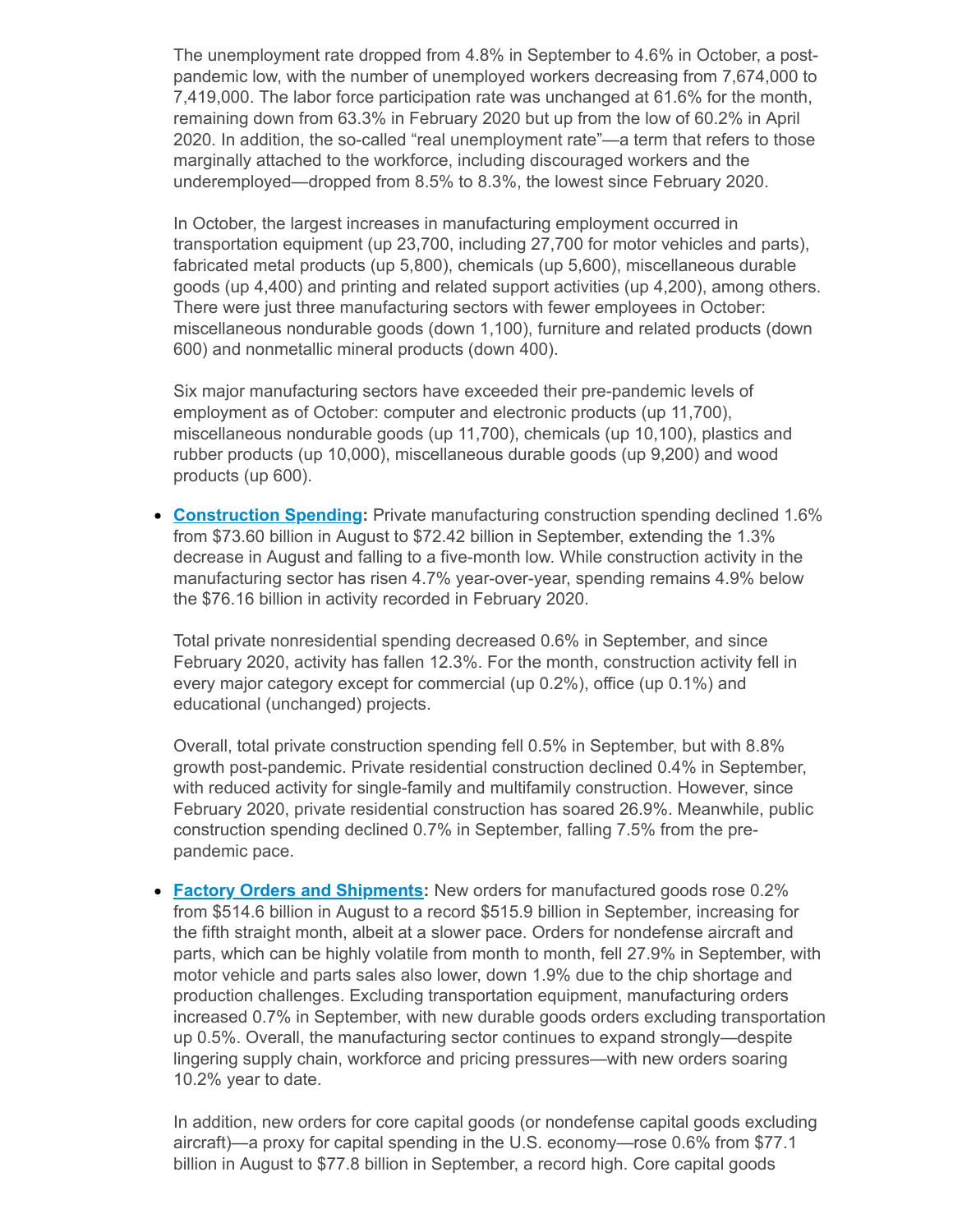orders have risen 8.6% through the first nine months of 2021.

Meanwhile, factory shipments increased 0.6% from \$508.2 billion in August to \$511.5 billion in September, an all-time high. Durable and nondurable goods shipments rose 0.4% and 0.8% for the month, respectively. Shipments of automobiles plummeted 12.3% in September, extending the 6.8% decline in August. Excluding transportation equipment, total shipments rose 0.9% in September, with durable goods excluding transportation equipment up 1.0%.

So far this year, factory shipments have risen 7.6%, a solid figure, or 10.2% with transportation equipment excluded. At the same time, core capital goods shipments increased 1.4% from \$74.9 billion in August to a record \$75.9 billion in September. Core capital goods shipments have increased 8.4% year to date.

**FOMC Monetary Policy [Statement:](https://click.email.nam.org/?qs=699ee2409f414767e0c74a250613969663e47177c701e40747b4f8ab6a61903d17967559201df92a5a272266388788459f10115ea62af01d)** As expected, the Federal Open Market Committee has decided to start tapering its asset purchases later this month. The Federal Reserve has been purchasing as much as \$80 billion in Treasury securities and \$40 billion in agency mortgage-backed securities each month, but with progress in the economy, there was a desire to ease up on those purchases. As a result of these purchases, which began at the start of the COVID-19 pandemic, the Federal Reserve's balance sheet has ballooned to nearly \$8.6 trillion, more than doubling the pre-pandemic pace. More specifically, "the Committee decided to begin reducing the monthly pace of its net asset purchases by \$10 billion for Treasury securities and \$5 billion for agency mortgage-backed securities." It will make a similar reduction in December and is expected to continue this process until it ends these asset purchases entirely by mid-2022.

The FOMC kept the federal funds range of zero to 25 basis points, also as predicted. It is not likely to shift its interest rate policy until mid-2022, but the timeline will hinge on incoming economic data.

The Federal Reserve continued to refer to inflationary pressures as being "transitory." According to the statement, "Supply and demand imbalances related to the pandemic and the reopening of the economy have contributed to sizable price increases in some sectors." The FOMC would like to see core inflation hovering around 2% over the long run, even as current price growth remains highly elevated and will likely "achieve inflation moderately above 2% for some time." The Federal Reserve also has a mandate to achieve maximum employment, and there has been substantial progress toward full employment in recent months. As with past meetings, the participants continued to note that the "path of the economy continues to depend on the course of the virus," even as it notes progress.

**[International](https://click.email.nam.org/?qs=5b54ad4373b9fd9d8339e0eba09d0b0f6de00452d4b41788b8a874cdc27fce4510c3e4195cbf168cb21719ece7cacc70dedafbe65036456c) Trade Report:** The U.S. trade deficit rose from \$72.81 billion in August to a record \$80.93 billion in September. Goods exports (down from \$149.76 billion to \$142.71 billion) fell sharply for the month, with goods imports (up \$239.00 billion to \$240.86 billion) rising. The volatility in the September data likely stemmed from ongoing supply chain difficulties, including the chip shortage. At the same time, the service-sector trade surplus improved from \$16.43 billion in August, the lowest since December 2011, to \$17.22 billion in September.

For the month, goods exports plummeted largely on very sizable declines in industrial supplies and materials (down \$5.67 billion) and nonautomotive capital goods (down \$1.57 billion). On the other hand, exports of consumer goods (up \$711 million) increased, led by pharmaceutical preparations (up \$1.48 billion). Meanwhile, goods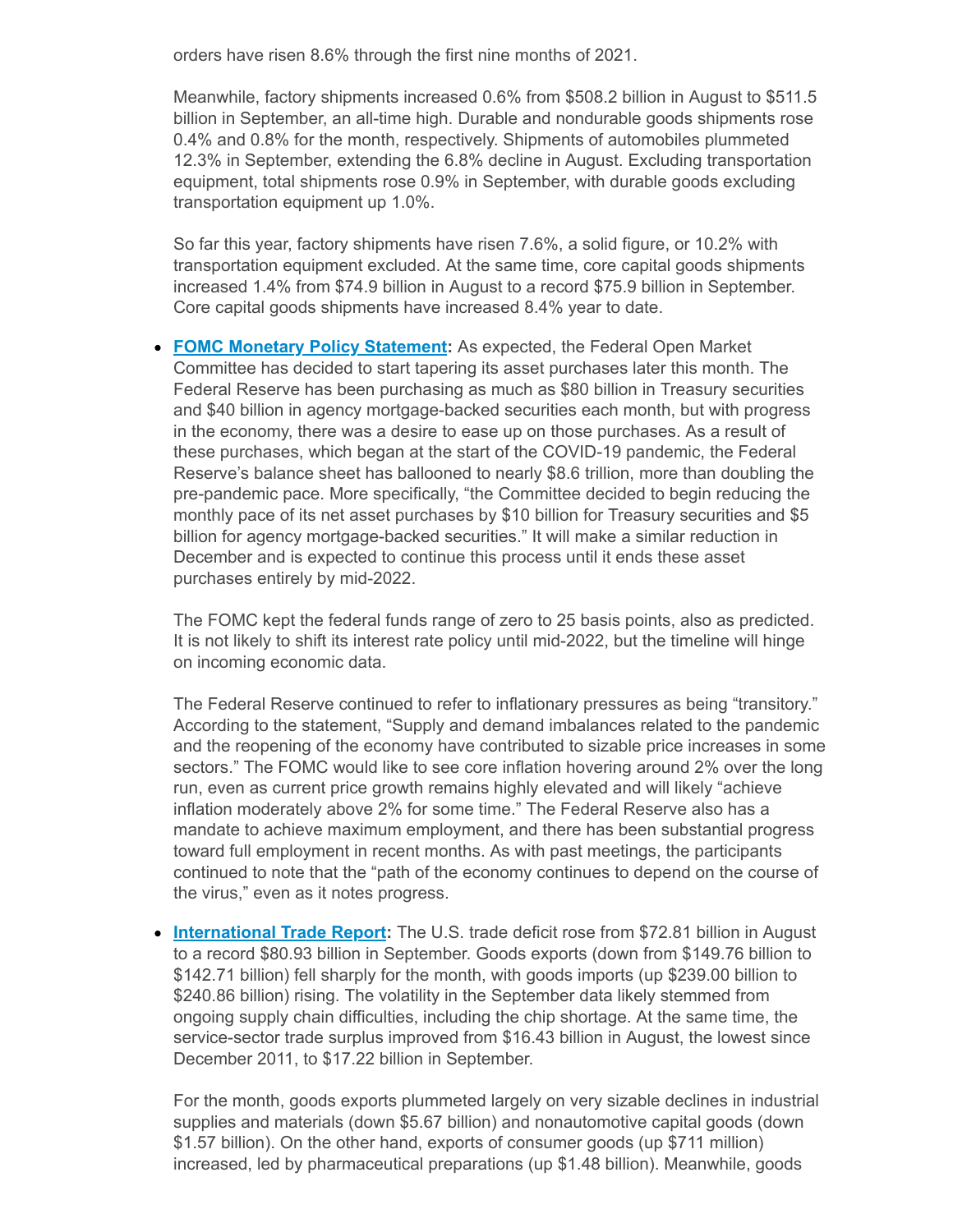imports increased in nonautomotive capital goods (up \$2.54 billion) and industrial supplies and materials (up \$985 million), which was enough to offset the large decrease in imports for automotive vehicles, parts and engines (down \$2.15 billion).

Looking at longer-term trends, U.S.-manufactured goods exports totaled \$831.87 billion through the first nine months of 2021, soaring 18.80% from \$700.24 billion year to date in 2020.

In addition, growth in goods imports (up 11.37%) has outpaced the increase in goods exports (up 8.52%) year to date. Likewise, since the end of 2019, goods exports and imports have increased 4.39% and 16.99%, respectively.

**ISM® [Manufacturing](https://click.email.nam.org/?qs=5b54ad4373b9fd9d83498deca216a228b361cd4218ae4af653e40c269cfd3452a28fd2a4f06224ef5e2808e909e4df55eb86b141fda7b2a8) Purchasing Managers' Index®:** Demand cooled somewhat but remained solid, according to the Institute for Supply Management®. The headline index eased from 61.1 in September to 60.8 in October, with new orders (down from 66.7 to 59.8) expanding at the slowest pace since June 2020, albeit at a still-strong level. Supply chain disruptions, logistics challenges, workforce shortages and soaring costs have dampened demand. Indices for the backlog of orders (down from 64.8 to 63.6), supplier delivery times (up from 73.4 to 75.6) and customers' inventories (unchanged at 31.7) were consistent with still-significant supply chain problems in the sector. Meanwhile, production growth (down from 59.4 to 59.3) changed little, with exports (up from 53.4 to 54.6) improving and imports (down from 54.9 to 49.1) declining.

Prices (up from 81.2 to 85.7) accelerated in October. While price growth was less than June's reading (92.1), which reported the fastest increase since July 1979, cost pressures remain very significant. This is consistent with other indicators, including the most recent NAM [Manufacturers'](https://click.email.nam.org/?qs=5b54ad4373b9fd9dfc3c5c9677f5d53b944feef5a885c68409ea90d319ac7520462fe6a284cd9fdae67b9082d8a1a0b8ab4179f211e790db) Outlook Survey, which cited soaring prices as the top concern.

**[Productivity](https://click.email.nam.org/?qs=5b54ad4373b9fd9da4fb2e5fe59b42caff438d643602f86c3149593ea45af5f78ac2f926a6a19aed152c712c2fee500ed380bbac381b35dd) and Costs:** Manufacturing labor productivity fell 1.0% in the third quarter at the annual rate, pulling back from the 8.5% gain in the second quarter. Output growth continued to reflect recovery in the economy, rising 5.8% and 5.7% in the second and third quarters, respectively. However, real hourly compensation decreased 4.5% in the third quarter, dropping for the third straight quarter and pulling the headline figure lower. Unit labor costs for manufacturers rose 2.9% in the third quarter.

Labor productivity for durable goods increased 1.4% in the third quarter, with output jumping 9.9% but real hourly compensation declining 5.5%. At the same time, labor productivity for nondurable goods decreased 2.6% in the third quarter, with output rising 1.3% and real hourly compensation pulling back 2.9%.

Meanwhile, nonfarm business labor productivity dropped 5.0% in the third quarter, falling for the first time in 2021. Output grew 1.7% for the quarter, but the number of hours worked soared 7.0%. Real hourly compensation declined 3.5%, and unit labor costs jumped 8.3%.

**Weekly Initial [Unemployment](https://click.email.nam.org/?qs=5b54ad4373b9fd9d8a677ae25159d80c1f51905ebcf26c943f6b0b1bae284ffa1f15ec973a29b0047d5181eaa95f52eead60d04fadfaf1f4) Claims:** Initial unemployment claims totaled 269,000 for the week ending Oct. 30, down from 283,000 for the week ending Oct. 23 and the lowest since the week of March 14, 2020. Meanwhile, continuing claims declined from 2,239,000 for the week ending Oct. 16 to 2,105,000 for the week ending Oct. 23, also a post-pandemic low. Continuing claims were consistent with 1.6% of the workforce, down from 1.7% in the previous report.